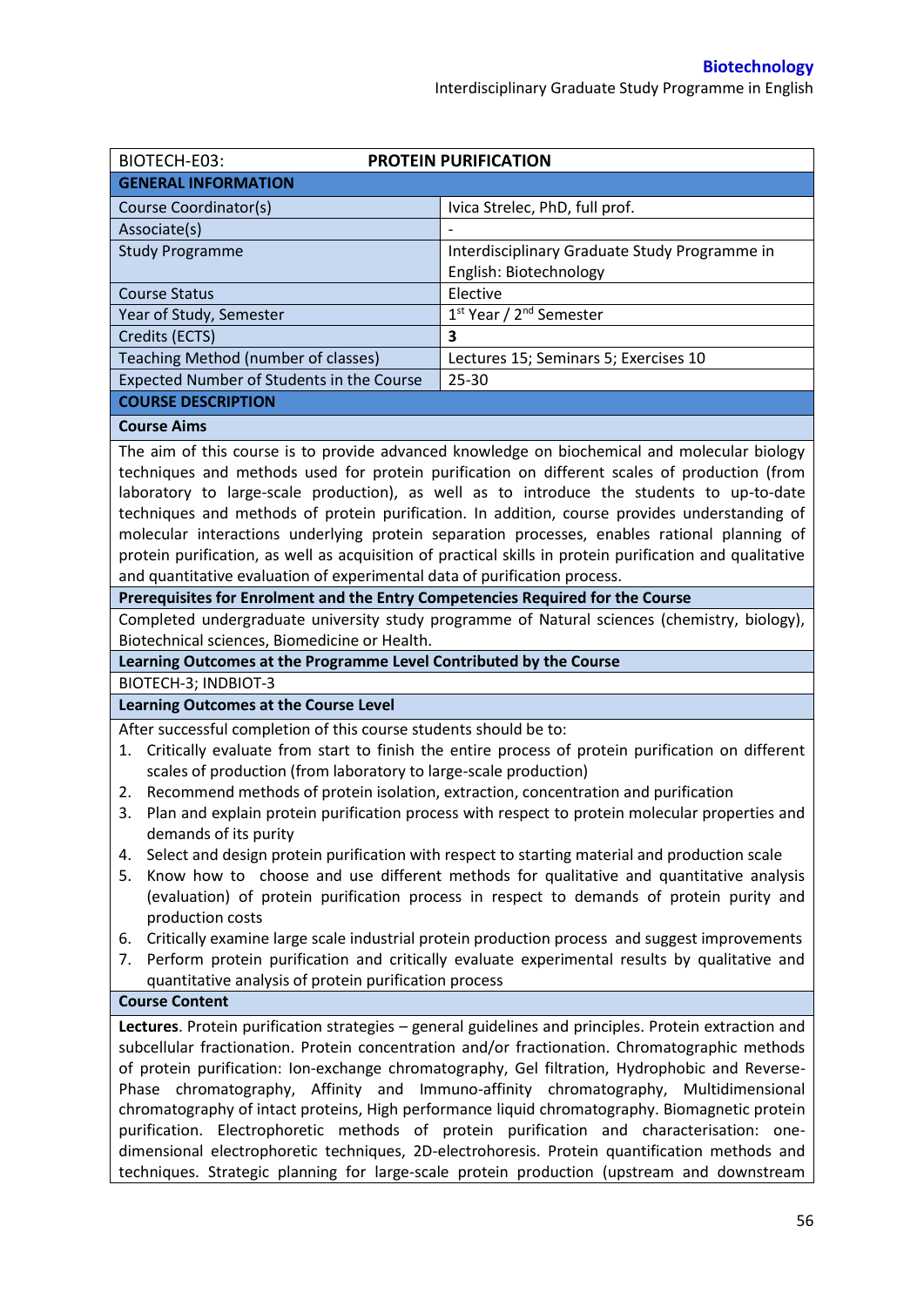Interdisciplinary Graduate Study Programme in English

processing). Common methods and techniques in large-scale protein production.

**Seminars.** Protein purification in biotechnological and pharmaceutical industry.

**Laboratory exercises**. Isolation and purification of specific protein of animal, plant or microbial origin. Qualitative and quantitative evaluation of experimental data of protein purification process.

**Teaching Methods**

Lectures; seminars; laboratory exercises

## **Students' Obligations**

Attendance at all forms of classes is mandatory and the students are obligated to attend all knowledge tests. The students may be absent from 30% (full-time students) and 50% (part-time students) of each of the forms of classes, provided that the absence is justified. An exercise or a seminar which has not been completed must be made up.

**Monitoring the Activity of the Students (Connecting Learning Outcomes, Teaching Methods, and Grading)**

| <b>Class-related</b>    | <b>ECTS</b> | <b>Learning</b> | <b>Student activity</b>                   | <b>Evaluation</b>       | <b>Grade points</b> |      |
|-------------------------|-------------|-----------------|-------------------------------------------|-------------------------|---------------------|------|
| activity                |             | outcome         |                                           | method                  | Min.                | Max. |
| Classes                 | 0.25        | $1 - 7$         | Attendance to<br>classes                  | Keeping<br>records      | $\mathcal{P}$       | 10   |
| <b>Seminars</b>         | 0.25        | $1 - 7$         | Preparation of<br>seminar<br>presentation | Seminar<br>presentation | 5                   | 15   |
| Laboratory<br>exercises | 0.50        | 3, 7            | Work in<br>laboratory                     | Written report          | 13                  | 25   |
| Final exam              | 2.00        | $1 - 7$         | Studying for the<br>final exam            | Written exam            | 30                  | 50   |
| <b>Total</b>            | 3           |                 |                                           |                         | 50                  | 100  |

Evaluation of the written part of the final exam

| Percentage of correct answers (%) | Grade points |
|-----------------------------------|--------------|
| $99.00 - 100.00$                  | 50           |
| $97.00 - 98.99$                   | 49           |
| $95.00 - 96.99$                   | 48           |
| $93.00 - 94.99$                   | 47           |
| $91.00 - 92.99$                   | 46           |
| $89.00 - 90.99$                   | 45           |
| $87.00 - 88.99$                   | 44           |
| $85.00 - 86.99$                   | 43           |
| $83.00 - 84.99$                   | 42           |
| $81.00 - 82.99$                   | 41           |
| $79.00 - 80.99$                   | 40           |
| $77.00 - 78.99$                   | 39           |
| $75.00 - 76.99$                   | 38           |
| $73.00 - 74.99$                   | 37           |
| $71.00 - 72.99$                   | 36           |
| $69.00 - 70.99$                   | 35           |
| $67.00 - 68.99$                   | 34           |
| $65.00 - 66.99$                   | 33           |
| $63.00 - 64.99$                   | 32           |
| $61.00 - 62.99$                   | 31           |
| $60.00 - 60.99$                   | 30           |